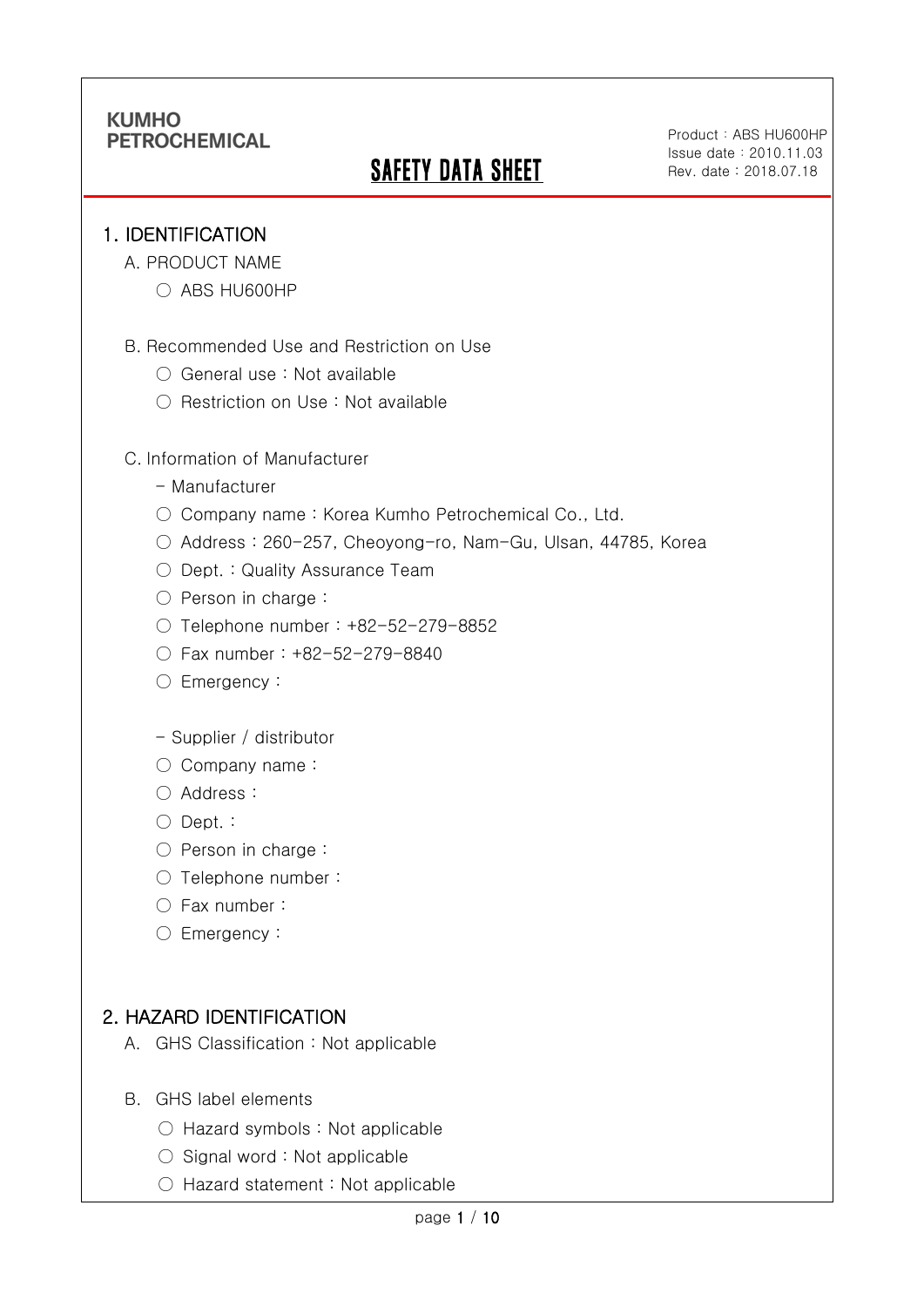Ī

# **SAFETY DATA SHEET**

○ Precautionary statements : Not applicable

C. Other hazards which do not result in classification :

- NFPA rating: (0~4 steps) : Health=1, Flammability=1, Reactivity=0

## 3. COMPOSITION/INFORMATION ON INGREDIENTS

| Chemical name                    | CAS No./ECL No./EINECS No.  | Contents(%) |
|----------------------------------|-----------------------------|-------------|
| AMS type heat resist ABS         | 25120-20-1/KE-29414/-       | $67 - 85$   |
| PMI type heat resist co-polymer  | 94858-30-7/2009-3-3928/-    | $15 - 30$   |
| Stabilizer                       | Proprietary                 | $0 - 1$     |
| Lubricant                        | Proprietary                 | $0 - 2$     |
| Acrylonitrile monomer            | 107-13-1/KE-29393/203-466-5 | < 0.1       |
| Butadiene monomer                | 106-99-0/KE-3719/203-450-8  | < 0.1       |
| Styrene monomer                  | 100-42-5/KE-35342/202-851-5 | < 0.1       |
| $\alpha$ -Methyl styrene monomer | 98-83-9/KE-23939/202-705-0  | < 0.1       |

※ Reference No. : ECL(Registration number of Korean Existing Chemical List) EINECS(Registration number of Europe Existing Chemical List)

### 4. FIRST-AID MEASURES

- A. Eye Contact :
	- Immediately flush eyes with plenty of water at least 15minutes.
	- If irritation persists, get a doctor's examination.
	- Lifting eyelids occasionally to wash eyelids down enough to follow up.

#### B. Skin Contact :

- Wash the contaminated skin area with running water.
- Cooling the contaminated skin with cool running water when contact with melt.
- Get medical attention when burn by melt.
- C. Inhalation :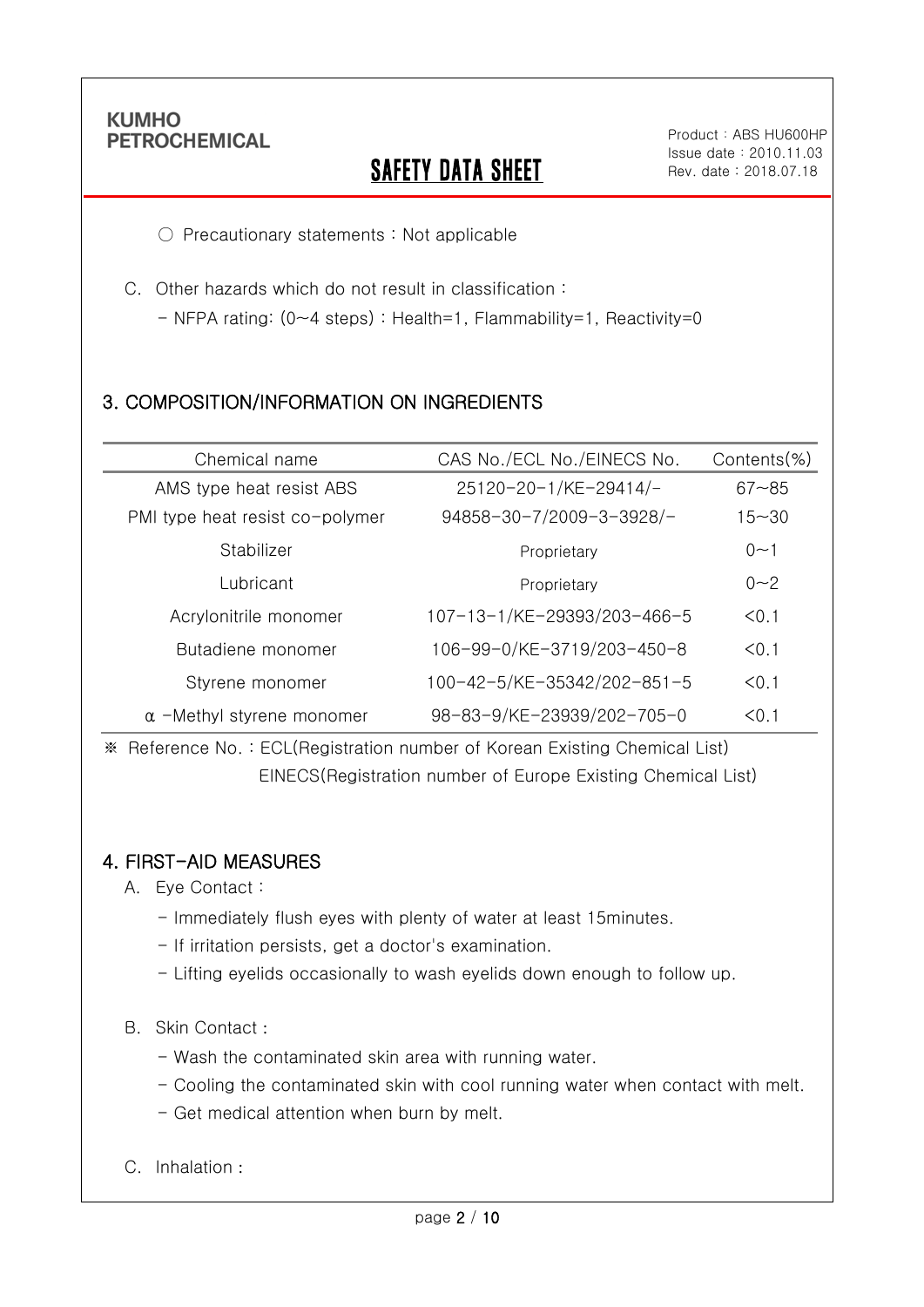Ī

# SAFETY DATA SHEET

Product: ABS HU600HP Issue date:2010.11.03 Rev. date : 2018.07.18

- Remove exposed person to fresh air If inhaled smoke and decomposition products.
- Remove victim to fresh air and keep at rest in a position comfortable.
- Get medical attention.
- D. Ingestion:
	- Rinse mouth with water
	- Give large amounts of water.
	- Toxic by ingestion does not high.
	- If irritation or symptoms occurs, get a doctor's examination.
- E. Delay and immediate effects and also chronic effects from short and long term exposure :
	- Steams by plastic processing at high temperature may cause eyes and respiratory irritation.
- F. Notice to Physician :
	- Treatment may vary with condition of victim and specifics of incident.

## 5. FIRE FIGHTING MEASURE

- A. Suitable (Unsuitable) extinguishing media :
	- Extinguishing media : Carbon Dioxide, Dry Chemical, Water.
	- Unsuitable Extinguishing media : Do not use direct water.
	- Big Fire : Water spray, regular foam
- B. Specific hazards arising from the chemical
	- Combustion : Carbon monoxide, Carbon dioxide, hydrogen cyanide
	- Levels of fire hazard : Not available
- C. Fire fighting procedures and equipments :
	- Wear appropriate personal protective equipment(see section 8. EXPOSURE CONTROLS/PERSONAL PROTECTION).
	- Avoid inhalation of smoke or gas when fire fighting.
	- Move container from fire area if it can be done without risk.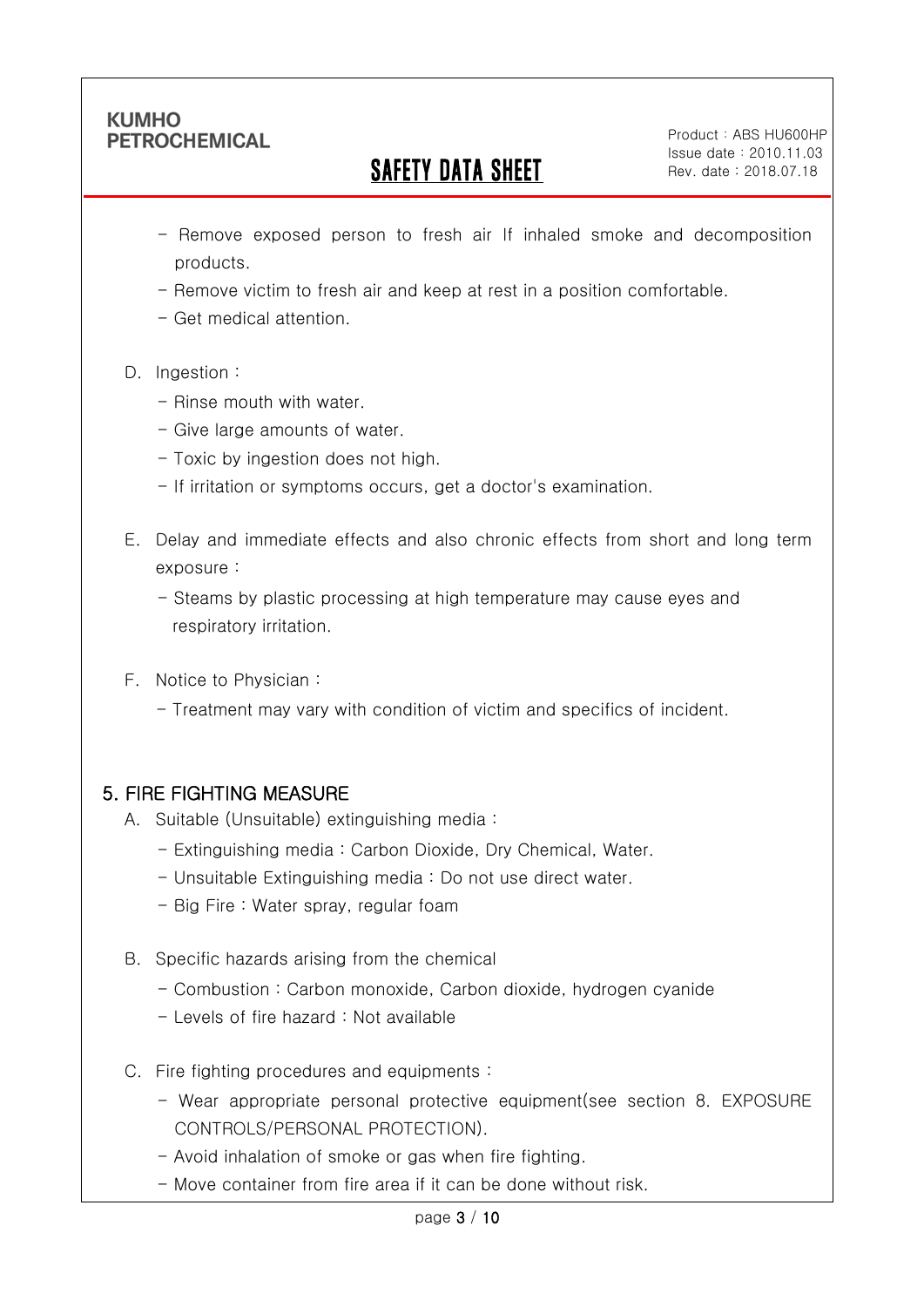Ī

# SAFETY DATA SHEET

- Cool containers with water until well after fire is out.

#### 6. ACCIDENTAL RELEASE MEASURES

A. Personal Precautions, Protective Equipment and Emergency procedures :

- Perform in accordance with 「 See section 8. EXPOSURE CONTROLS / PERSONAL PROTECTION」. Put on appropriate personal protective equipment.
- Where possible allow leak of molten material to solidify mechanical and chemical protective.
- Use a way to minimize dust.
- Avoid contact with eyes and skin.
- Avoid inhalation of substance itself or combustion.
- Evacuation against the wind.
- Avoid contact with heat, sparks, flame or other ignition sources.
- B. Environmental Precautions
	- Avoid dispersal of spilt material and runoff and contact with waterways, drains and sewers. If large spills, advise emergency services.
- C. Methods and materials for containment and cleaning up :
	- $\bigcirc$  For small spills.
		- Remove all sources of ignition.
		- Suppression occurrence of dust.
		- Appropriate container for disposal of spilled material collected.
		- Ventilate leak areas and clearing leak area.
	- For large spills.
		- Remove all sources of ignition.
		- Suppression occurrence of dust.
		- Avoid entering to sewers or water system.
		- For disposal of spilled material in appropriate containers collected and clear surface.
		- Appropriate container for disposal of spilled material collected.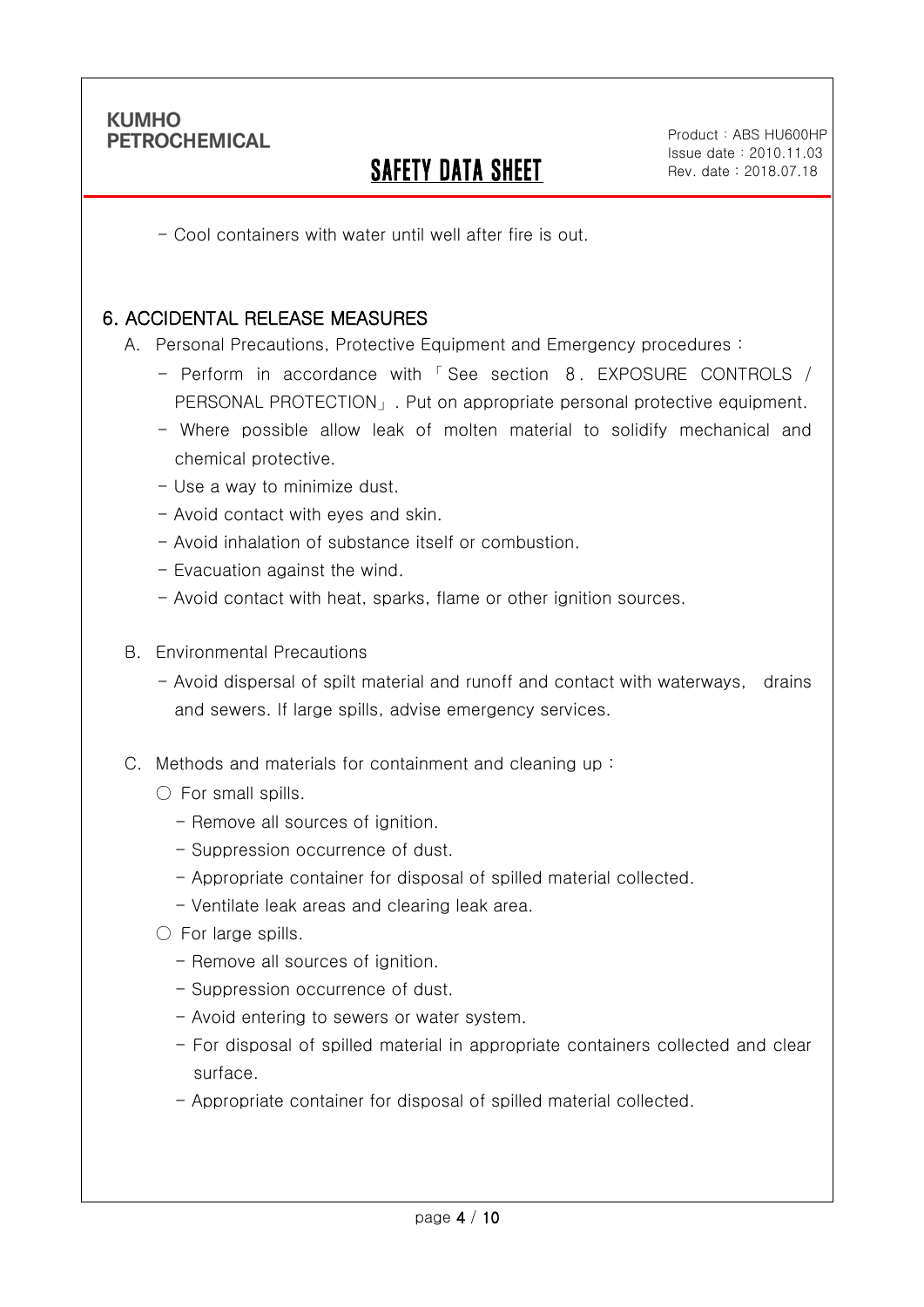# SAFETY DATA SHEET

Product: ABS HU600HP Issue date:2010.11.03 Rev. date : 2018.07.18

#### 7. HANDLING AND STORAGE

A. Handling :

Ī

- Perform in accordance with 「 See section 8. EXPOSURE CONTROLS / PERSONAL PROTECTION」. Put on appropriate personal protective equipment.
- Handle in a well-ventilated place.
- Avoid contact with heat, sparks, flame or other ignition sources.
- Remove all sources of ignition.
- Ground all equipment.
- Wash thoroughly after handling
- B. Storage Precautionary Statements :
	- Keep in original container and tightly closed.
	- Avoid contact moisture.
	- Avoid contact with incompatible materials.

#### 8. EXPOSURE CONTROLS/PERSONAL PROTECTION

- A. Exposure limit
	- Exposure limit under ISHL : Not applicable
	- ACGIH : Not applicable
	- Biological exposure limits : Not applicable
- B. Engineering Controls
	- A system of local and/or general exhaust is recommended to keep employee exposures above the Exposure Limits. Local exhaust ventilation is generally preferred because it can control the emissions of the contaminant at its source, preventing dispersion of it into the general work area. The use of local exhaust ventilation is recommended to control emissions near the source.
- C. Personal Protective Equipment :
	- Respiratory Protection : Use the respirator be given official approval by Korea Occupational Safety & Health Agency. Under conditions of frequent use or heavy exposure, Respiratory protection may be needed. Respiratory protection is ranked in order from minimum to maximum. Consider warning properties before use.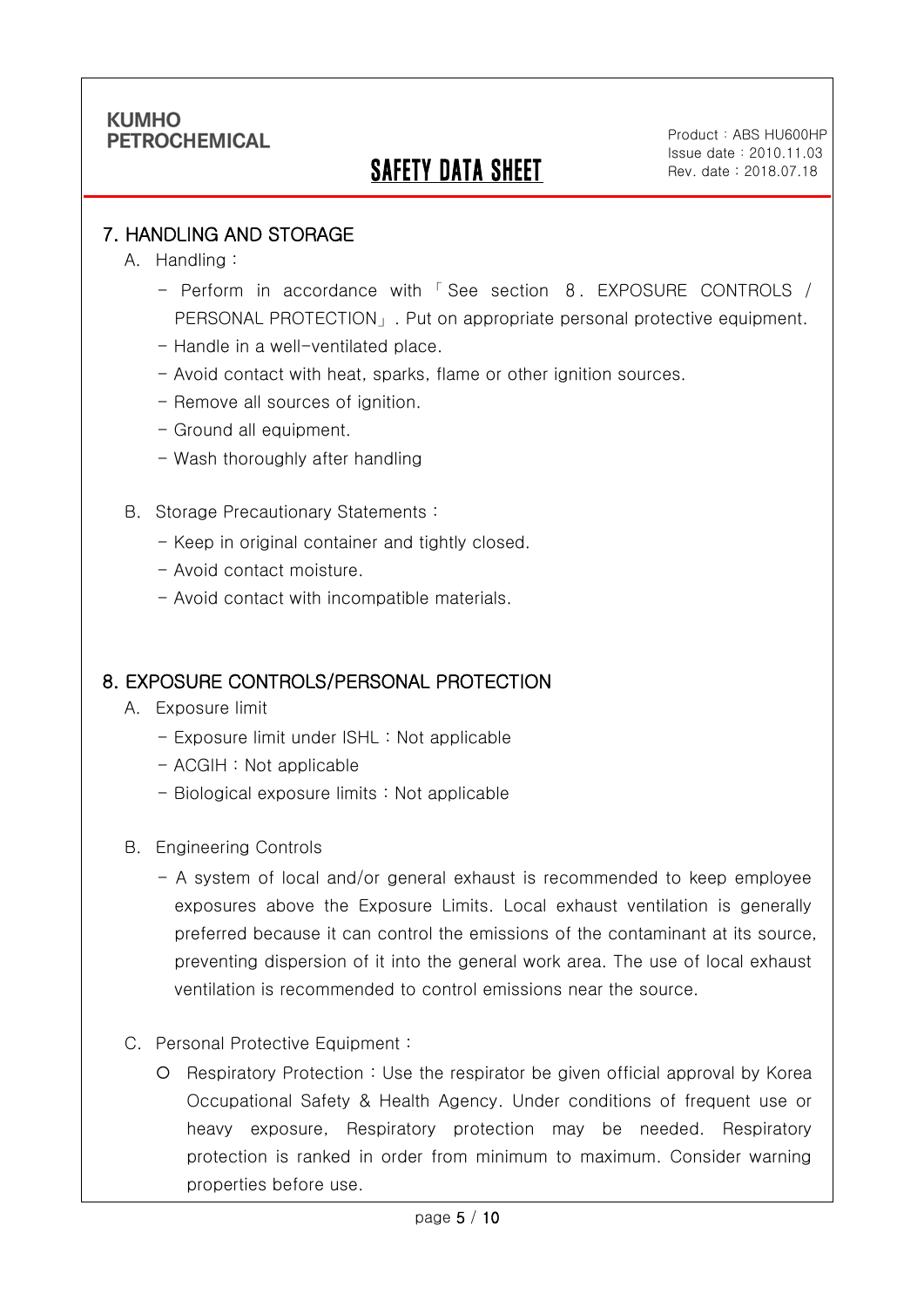Ī

# SAFETY DATA SHEET

Product: ABS HU600HP Issue date:2010.11.03 Rev. date : 2018.07.18

- Dust, mist, fume-purifying respiratory protection
- Any air-purifying respirator with a corpuscle filter of high efficiency
- Any respiratory protection with a electromotion fan(for dust, mist, fume-purifying)
- ※ For Unknown Concentration or Immediately Dangerous to Life or Health
- Self-contained breathing apparatus(pressure-demand or other positive-pressure mode in combination)
- Supplied-air respirator with full facepiece
- Eye Protection : Wear primary eye protection such as splash resistant safety goggles with a secondary protection faceshield. Provide an emergency eye wash station and quick drench shower in the immediate work area.
- Hand Protection : Wear chemical resistant protected gloves if there is hazard potential for direct skin contact. Wear heat resistant protected gloves to withstand the temperature of molten product.
- Body Protection : Wear chemical resistant protected clothing if there is hazard potential for direct contact.

### 9. PHYSICAL AND CHEMICAL PROPERTIES

- A. Appearance : Pellet
- B. Odor : Mild odor
- C. Odor threshold : Not available
- D. pH : 7
- E. Melting point/Freezing point : Not applicable
- F. Initial Boiling Point/Boiling Ranges : Not applicable
- G. Flash point : 349℃(660℉)
- H. Evapourating Rate : Not applicable
- I. Flammability(solid, gas) : 1/16" HB(UL 94)
- J. Upper/Lower Flammability or explosive limits : Not available
- K. Vapour pressure : Not applicable
- L. Solubility :
	- Water : Insoluble

Acetone, MEK, dichloromethane : Soluble

Alcohol, Mineral Oil : insoluble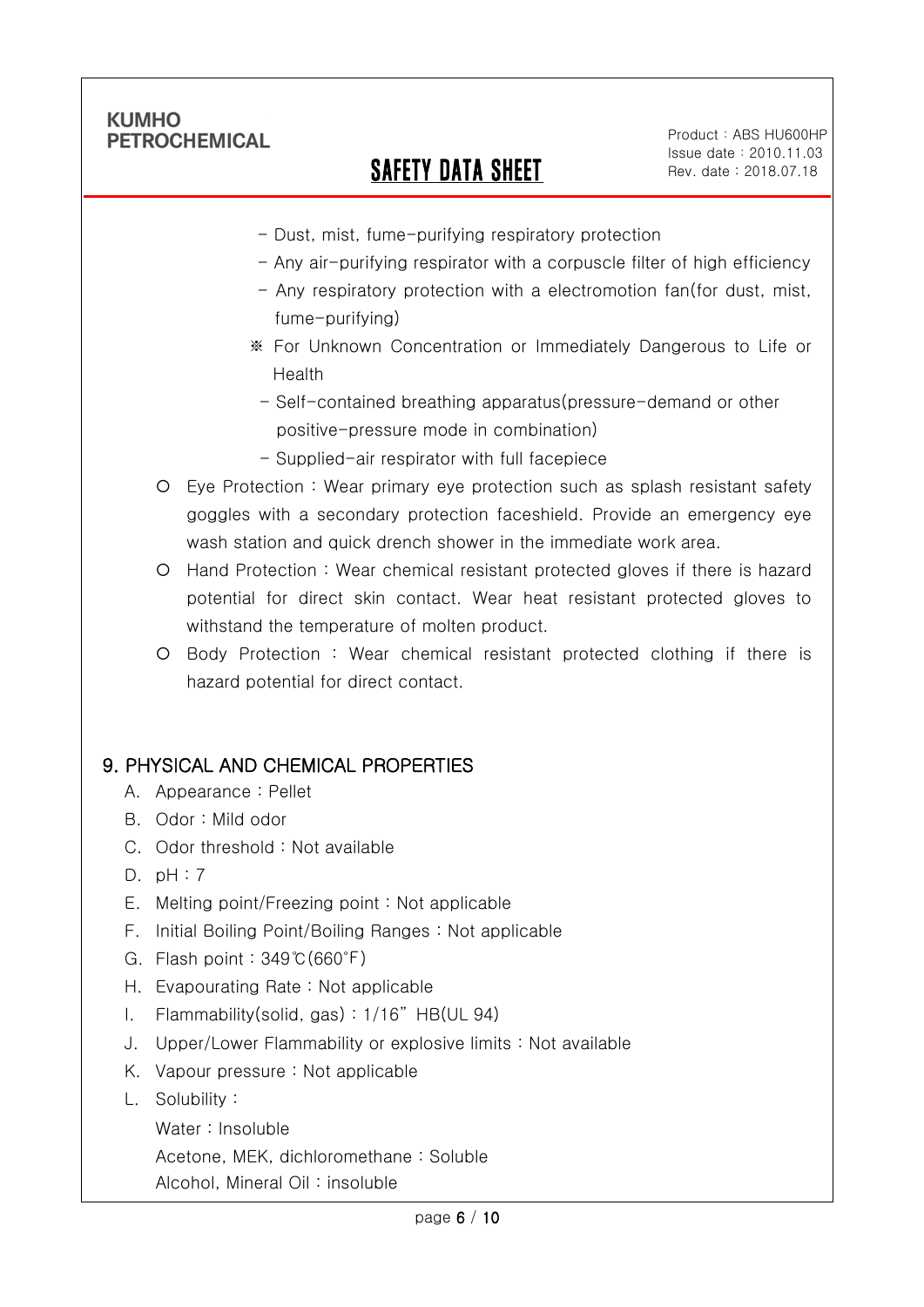Ī

# **SAFETY DATA SHEET**

Product: ABS HU600HP Issue date:2010.11.03 Rev. date : 2018.07.18

- M. Vapour density(Air=1) : Not applicable
- N. Relative density : 1.02~1.17
- O. Partition coefficient of n-octanol/water : Not available
- P. Autoignition Temperature : 455℃
- Q. Decomposition Temperature : Not applicable
- R. Viscosity : Not applicable
- S. Molecular weight : 50,000~200,000

### 10. STABILITY AND REACTIVITY

- A. Stability
	- This material is stable under recommended storage and handling conditions
	- Decompose at 320℃ on heating.
- B. Possibility of Hazardous Reaction
	- Will not occur.
- C. Conditions to Avoid
	- Avoid contact with heat.
	- Avoid contact with heat, sparks, flame or other ignition sources.
- D. Materials to Avoid
	- Strong oxidizing agents.
- E. Hazardous Decomposition Products
	- Hydrogen cyanide
	- Generate monomer, oxides, gas/steam, hydrocarbon, low-molecular oligomers ring, gas products when heated to high temperature.

### 11. TOXOCOLOGICAL INFORMATION

- A. Information on the likely routes of exposure
	- (Respiratory tracts) : Not available
	- (Oral) : Not available
	- (Eye ∙ Skin) : Not available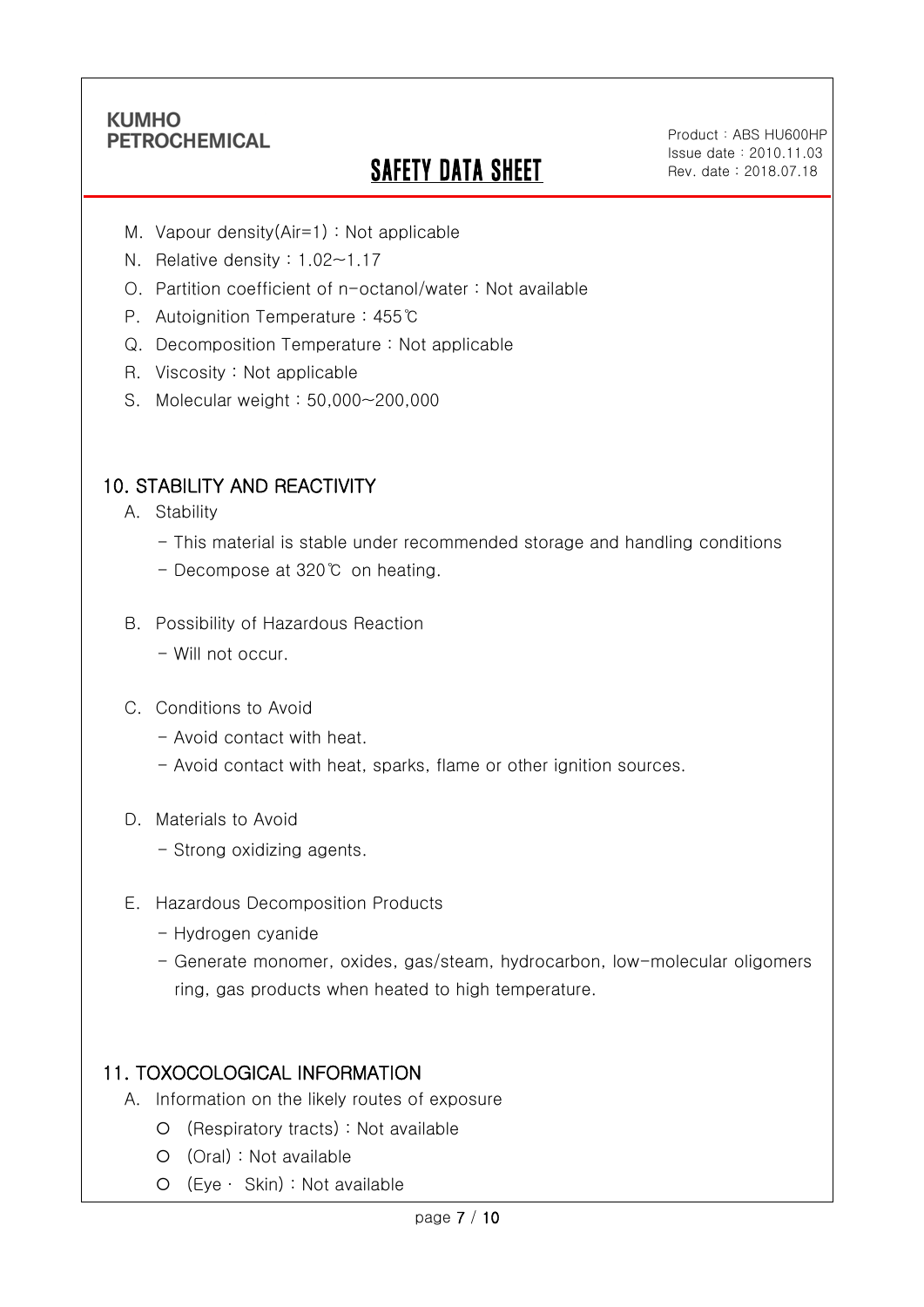Ī

# SAFETY DATA SHEET

Product: ABS HU600HP Issue date:2010.11.03 Rev. date : 2018.07.18

- B. Delayed and immediate effects and also chronic effects from short and long term exposure
	- Acute toxicity : Not available
	- O Skin corrosion/irritation : Not available
	- $O$  Serious eye damage/irritation : Not available
	- O Respiratory sensitization : Not available
	- O Skin sensitization : Not available
	- Carcinogenicity : Not available
	- Germ cell mutagenicity : Not available
	- $O$  Reproductive toxicity : Not available
	- Specific target organ toxicity(single exposure) : Not available
	- Specific target organ toxicity(repeated exposure) : Not available
	- Aspiration hazard : Not available
	- Chronic effect : Not available
- C. Calculation the classification of the mixture(acute toxicity estimate calculation etc.) : Not applicable

### 12. ECOLOGICAL INFORMATION

- A. Ecotoxicity : Not available
- B. Persistence and degradability : Not applicable
- C. Bioaccumulative potential : Not applicable
- D. Mobility in soil : Not available
- E. Other adverse effects : Not applicable

### 13. DISPOSAL CONSIDERATION

- A. Disposal methods
	- The user of this product must properly characterize the waste/container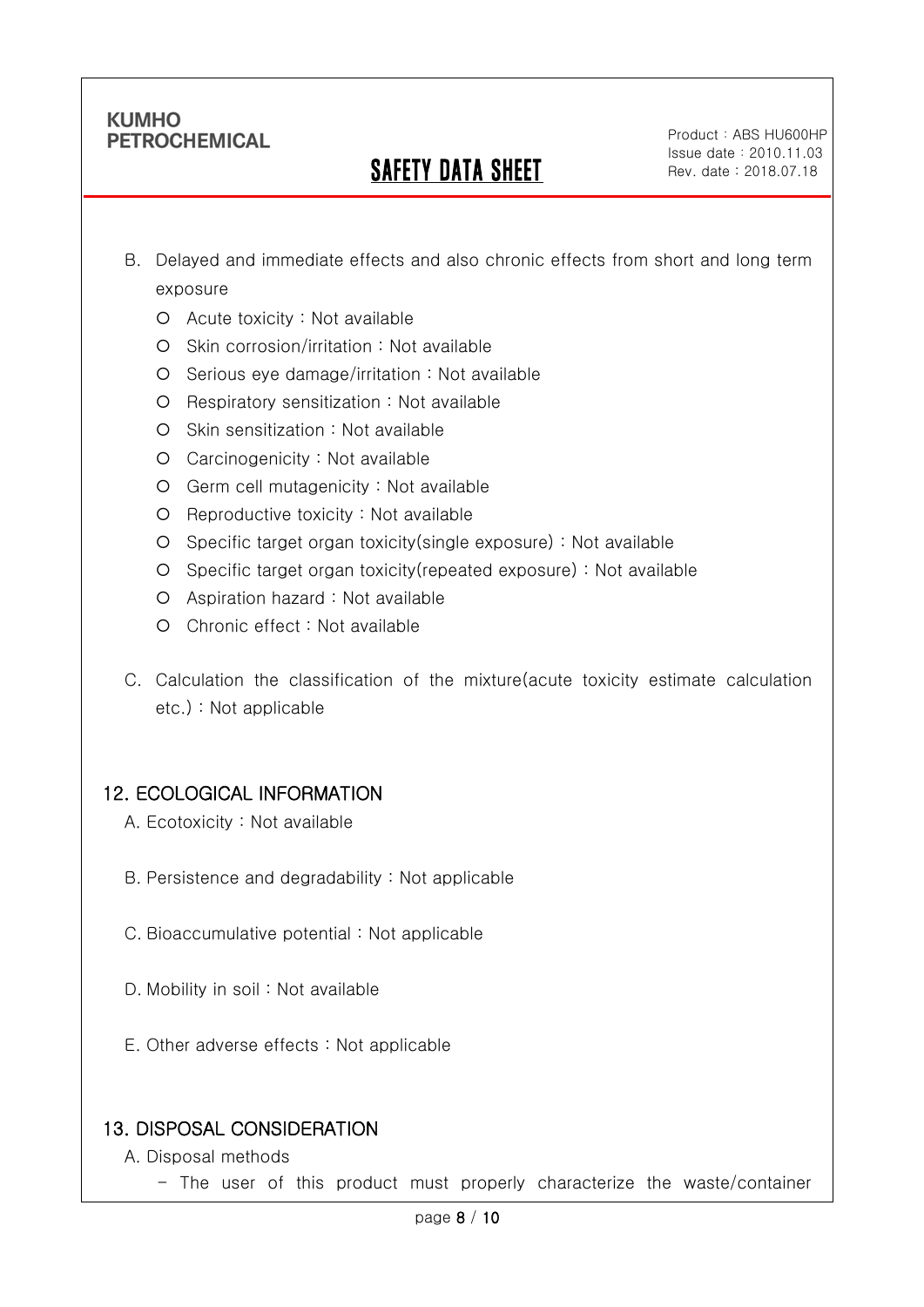Ī

# SAFETY DATA SHEET

Product: ABS HU600HP Issue date:2010.11.03 Rev. date : 2018.07.18

generated from the use of this product in accordance with all applicable federal, state and/or local laws and regulations in order to determine the proper disposal of the waste in accordance with all applicable federal, state and/or local laws and regulations.

- B. Special precautions for disposal :
	- The user of this product must disposal by oneself or entrust to waste disposer or person who other' s waste recycle and dispose, person who establish and operate waste disposal facilities.
	- Dispose of waste in accordance with local regulation.

#### 14. TRANSPORT INFORMATION

- A. UN number : Not regulated for transport of dangerous goods
- B. Proper shipping name : Not applicable
- C. Hazard class : Not applicable
- D. Packing group : Not applicable
- E. Marine pollutant : Not applicable
- F. Special precautions for user related to transport or transportation measures :
	- 1) EmS FIRE SCHEDULE : F-A
	- 2) EmS SPILLAGE SCHEDULE : S-H
- G. IATA Transport : Not Classified as dangerous for IATA Transport

### 15. REGULATORY INFORMATION

A. Korea Industry Safety and Health Law (ISHL) :

 $\bigcirc$  This product is not subject to the chemical for classification and labeling under ISHL Article 41.